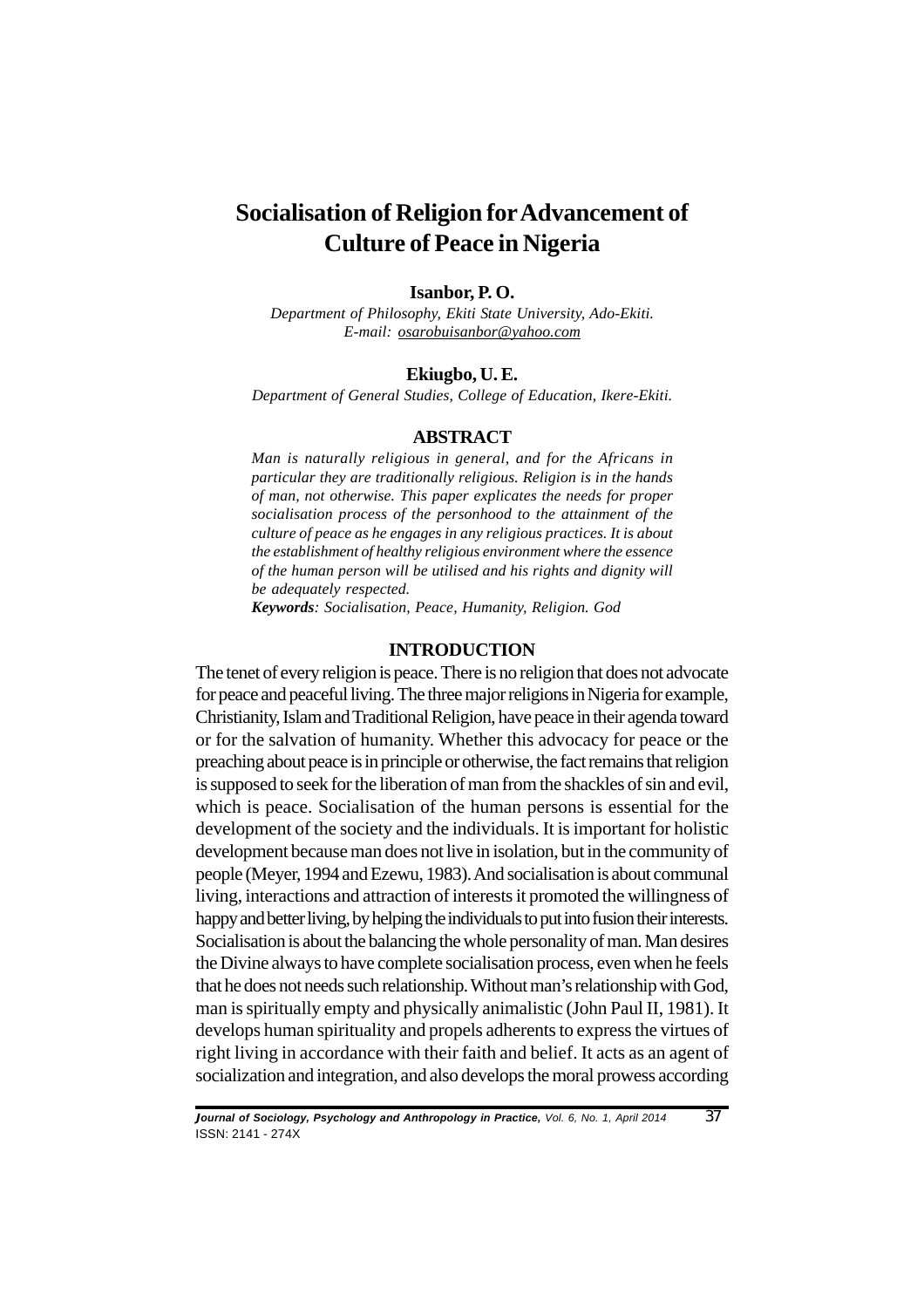to the teaching of their beliefs (Owoseni, 2011). This is because, it enables people to come together and discuss the issues that concern them (Fishbane in Rouner, 1988). In it, man feels warmth of nature, because, there the spiritual nature greatly interplays with the physicality of man. Religion is one of the socialisation tools or avenues for the proper development of man, and it should be properly evaluated and validated in the consideration of human activities, so that, they will not be further detrimental to his living.

# **The Meaning of Religion**

Man is used to the wording and working of religion due to his composite nature. As man understands himself he does to religion. According to Horner and Westacott (2000), coming up with a good definition of religion is thus not easy, and the reasons for this are fairly obvious. They are as follows: that there is the great diversity of actual religions that are or have practiced by different people, and the concept of religion is very broad in terms of metaphysical beliefs, moral teachings , psychological attitude, legends, traditions, written scriptures, habitual practices, ceremonies, poetry, song, music, art, dance and theatre which the elements of a religion. The conceptual knowledge on the meaning of it is possible from the common fixture of most religions which have stereological interest (about the salvation of souls and the reward in the afterlife) (Turaki, 2004).

Though, there is universally agreeable definition of religion, but there is of course, relative understanding of what it is, due to its peculiarity in the life of man. The word "religion" derives from three Latin words as its root, namely "*ligare*" (meaning to bind), *"relegare"* (meaning to unite, to link together) and *"religio"* (which means relationship) (Omoregbe, 1999). Then, the derivation of word 'religion' etymologically comes to mean a relationship, a link established between two persons, namely, a human person and a divine person believed to exist. According to Thomas Aquinas (Summa 81, art 1) whatever may be true of the origin of the word, religion means an ordering, a standing, a relationship between man and God. Then, one will understand that this relationship is not empty and not without reverence.

As Omoregbe (1999) will say that religion is not a relationship between equals. The human person (the religious man) always feels that the divine person (the deity) with whom he is engaged in this relationship is superior to him, and sees himself as depending on him. Man who is the religious being believes that this conceived Superior Being or Deity exists, so he shows and expresses acts of worship and reverence in keeping a relationship between them. This is religion and remains very functional as far as man remains religious in thinking and consideration. Hence, Erivwo (1987) has a supporting view about the origin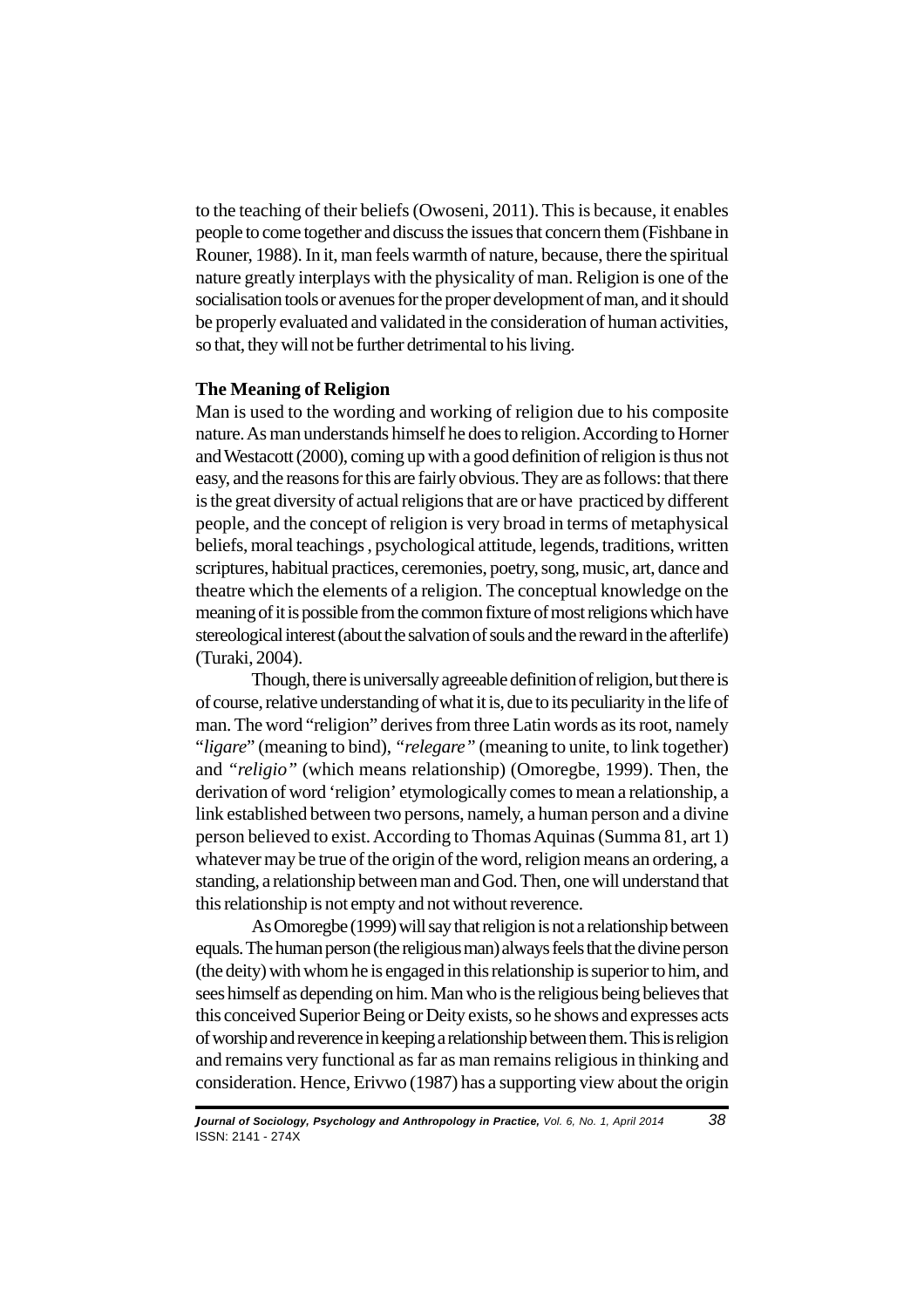of religion, that the exercise of the search for the origin of religion may well be an exercise in futility. One basic fact is clear: man as he is at present constituted, is a *homo religiosus*. Just as man is a social being, so is he a religious being. Religion is therefore tied up with the origin of man, and the source of his being; man can therefore do nothing about a law of his psychological constitution, but obey it, seeing that his religious is datum (Adelowo, 1995).

### **The Sociological Nature of Religion**

There are many outlooks or views about the origin, nature and purpose of religion. From numerous obvious indications, it seem that religion is of the essence of man; in another light it equally seem that religion has its origin in man's limited nature. Generally, religion is defined as 'belief' in the existence of a supernatural ruling power, the creator and the controller of the universe, who has given to man a spiritual nature, which continues to exist after the death of the body. In order to unravel this enigma, concerned thinkers with the aid of rationality have been proposing the reason for the *whys* and the *why-nots*. In this vein, religion should be considered functionally or/ and realistically.

The existence of man cannot but be religious, according to Fredrick Hegel who sees the limitedness of man's nature in the aspects of development and moral growth, recognizes the existence and supremacy of the Absolute spirit. This, he developed from the concept of Supreme Being by Churchmen in the mediaeval era, and they refer to him as God. The functional understanding of this development is the relational understanding of the stewardship of man on the affairs of the earth as the *imago Dei*. Man can understands himself properly only in reference to this relationship established between them at the time of his creation (Kusumalayam 2008). With this background, we look at some theories on the nature of religion.

The sociological nature is about the association of the working of religion with societal growth and development. Cultural sociologists like Emile Durkheim and Carl Jung believe that religion is an instrument of social control, and the society personifies its forces as elements of worship towards a projected divine deity. The idea of God is thus nothing other than the personified force of the society. According to Karl Marx, religion originated as a result of the exploitation of the capitalists. The condition of the people is a social issue, so, man hopes in the Supreme Being to liberate him since he is limited and helpless. Hence religion becomes the opium of the people and the sigh of the oppressed creature. Man seeks, according to him, too dull the pains and anguish that result from the exploitation and the inhuman face of the capitalists in religion. Religion has made man loss his consciousness, and relies solely on God. Hence, to meet these psycho-spiritual needs of the people, the religious leaders in turn promises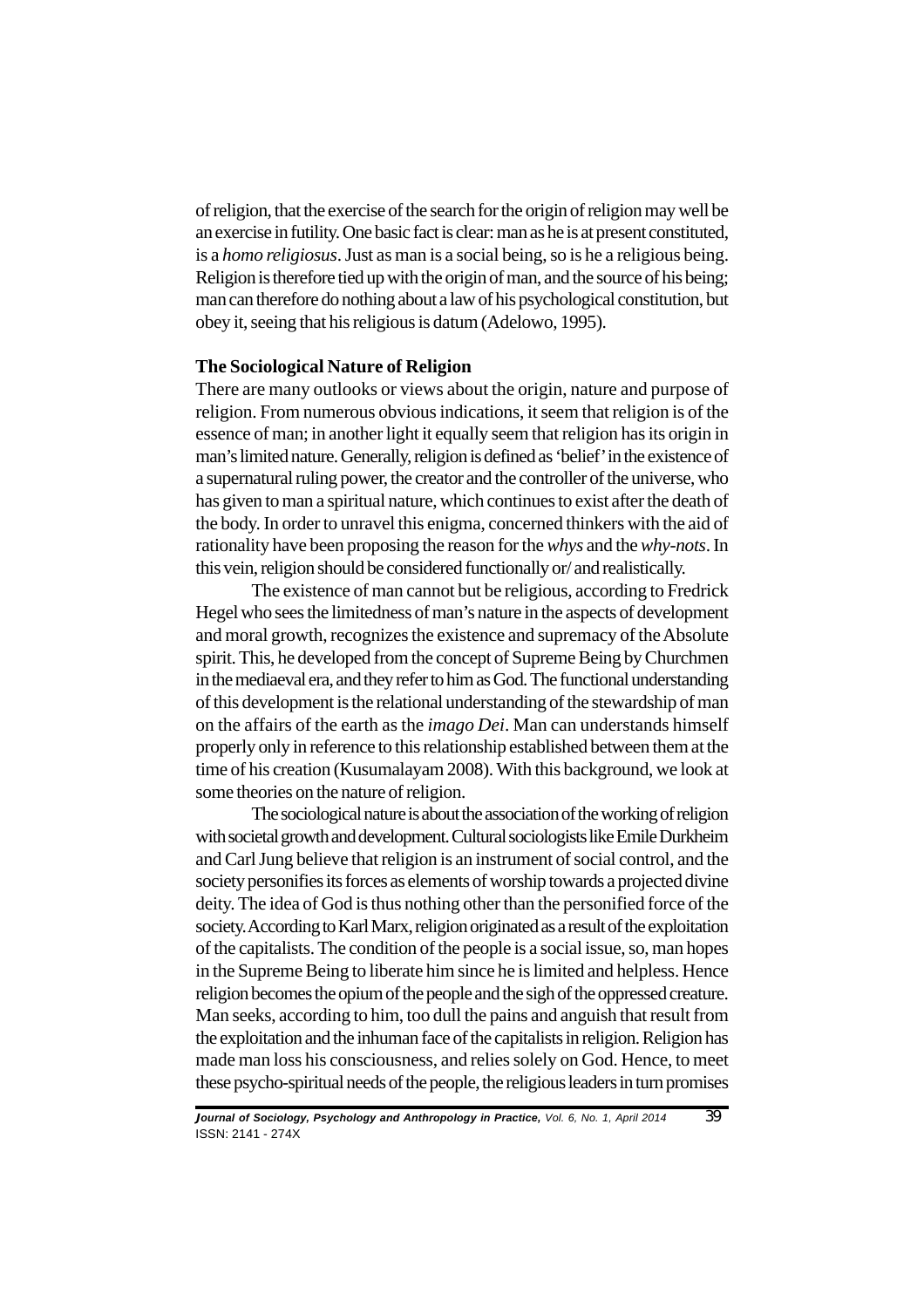its adherence a pie in heaven. They would encourage them never to fight; but rather they should persist in their sufferings that their reward is in heaven. By doing this, region forestalls social disturbance and revolution by the oppressed and impoverished people (S. Freud in Angeles 1997 and Nolan, 2007). Against this backdrop, religion becomes the control agent of the people's interest and emotion. From the anthropological block therefore, it could be argued that religion works in dual capacities; because it encourages capitalism and discourages revolution.

## **The Meaning of 'Culture of Peace'**

Peace is desire of everybody. Everyone seeks it, even though it appears to be very illusive, but also very much possible. The demand for peace and justice is very much evident in the life of very individual. The existence presupposes the reign of peace, that is, the culture of peace. Douglas Roche (2006) recognizes 'Culture of Peace' which is contrary to that of war and exploitation of humanity. Peace is the absence of conflicts and the stability of the state of affairs of any individual, community or nation. Peace is part of the natural existence and order. It is guaranteed by the recognition of its importance by man in his affairs, as he jells towards maintaining the natural orders. 'Culture of Peace' as advocated by many organizations on earth, laid more emphasis on the cause of peaceful co-existence among humans and nations through the recognition of the rights, respect for the rule of law, the establishment of virile social systems, and the respect of the dignity of the human person. This is because,

> *Peace cannot be obtained on earth unless the welfare of man is safeguarded and people freely and trustingly share with one another the riches of their minds and their talents. A firm determination to respect the dignity of other men and other peoples along with the deliberate practice of fraternal love and absolutely necessary for the achievement of peace* (Gaudium et spes, No. 78).

The Culture of Peace is on the re-establishment of moral foundation where the value of human life is upheld. This is through sustainable economic and social development, provision of qualitative educational programmes, equality between woman and men, free flow of information and knowledge, democratic participation, military disarmament, social tolerance and solidarity, and respect for all human rights (Roche, 2006). The achievement of these factors above is based on the ethical and aesthetic values, habit and customs, attitude towards human beings. Roche (2006) states that a culture of peace is an approach to life that seeks to transform the cultural tendencies toward war and violence into a culture where dialogue, respect, and fairness govern social relation. In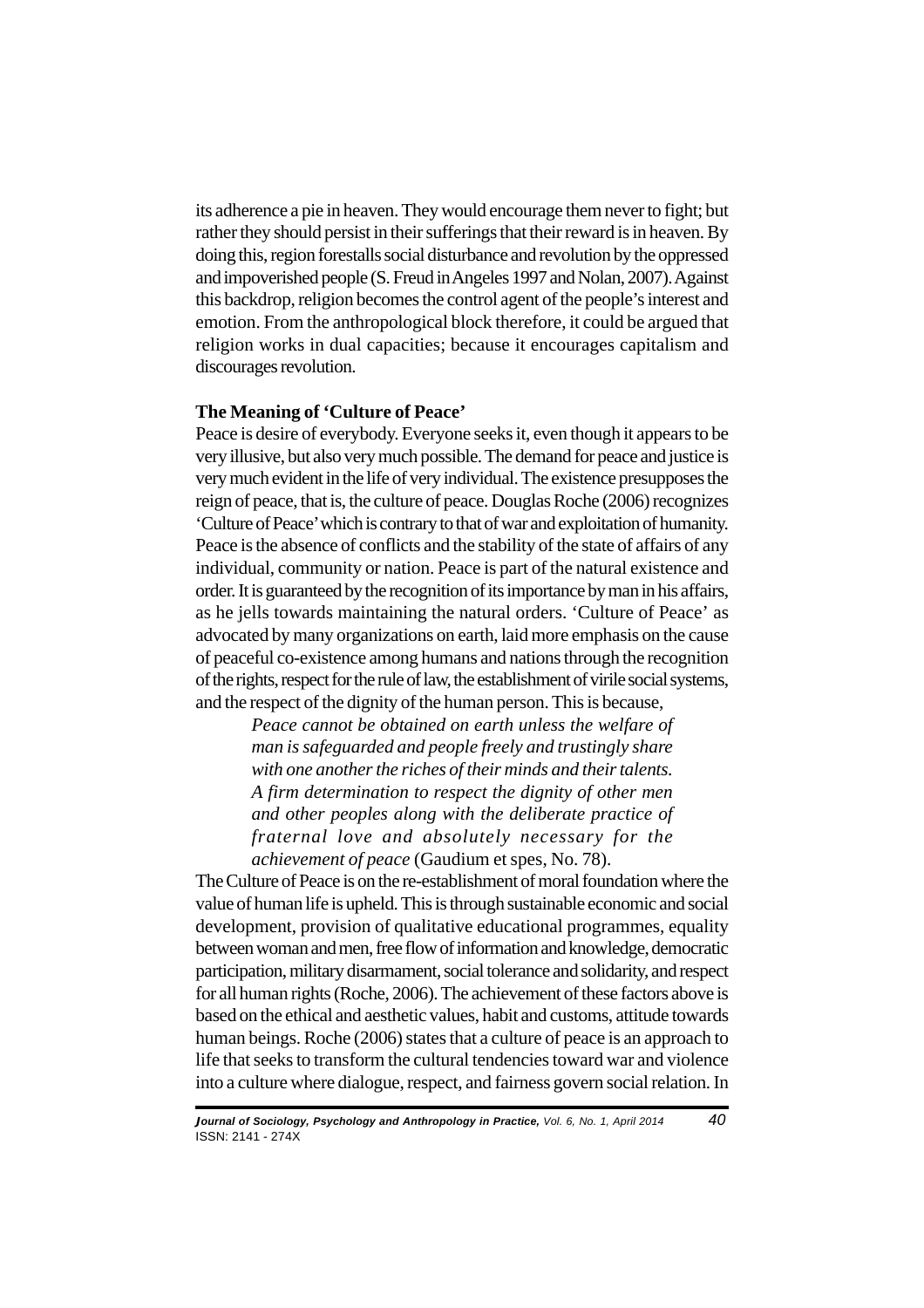this way, violence can be prevented through a more tolerant common global ethics. The culture of peace uses education as an essential tool in fostering attitudes supportive for non-violence, co-operation, and social justice. It promotes sustainable development for all, free human rights, and equality between men and women. It requires genuine democracy and the free flow of information. It leads to disarmament.

The achievement of these purposes of man's existence is determined on the level of his morality, valuation of his life and management of his freedom. "Thus, morality, mores, and law, reinforcing each other: give threefold protection to the life of the society and the lives of the individuals who compose it" (Morgenthau, 1973). Roche sees the importance of morality and the rule of law in the establishment of the conditions that will define his true essence of man as rational animal with purposeful end in history. With morality and respect for law and order the life of man is guarantee without any thought of violation of his dignity and rights, and they bring the rational nature of man as cooperate being and as an agent against the forces which are negative to the natural order. More so, the administration of the programmes which will bring the actualization of the culture of peace is the responsibility of every existing individual and co-operate organization, as the U.N. resolution reveals that, a key role in the promotion of a culture of peace belongs to parents, teachers, politicians, journalists, religious bodies and groups, intellectuals, those engaged in scientific, philosophical and creative and artistic activities, health and humanitarian workers, social workers, managers at various levels as well as to non-government organizations (UN Revolution on the Promotion of Peace as in Roche, 2006). In a nutshell, the realization for this culture of peace which Roche enjoined others in the course of global peace and religiosity of human cooperate existence through the respect of universal ethical principle is for the recognition of the dignity of human life. And these will bring the 'civilization of love' that will change the tendencies of violence and moral abuses to healthy humanism.

## **Socialisation of Religion for Peaceful Coexistence**

According to *Catechism of the Catholic Church* No. 1880, a society is a group of persons bound together organically by a principle of unity that goes beyond each one of them. As an assembly that is at once visible and spiritual, a society ensures through time: it gathers up the past and prepares for the future. By means of society, each man is established as an "heir" and receives certain "talents" that enrich his identity and whose fruits he must develop. In politically constituted community, the human family is an dispensable bedrock to its development and structuring the community is not defined without a duly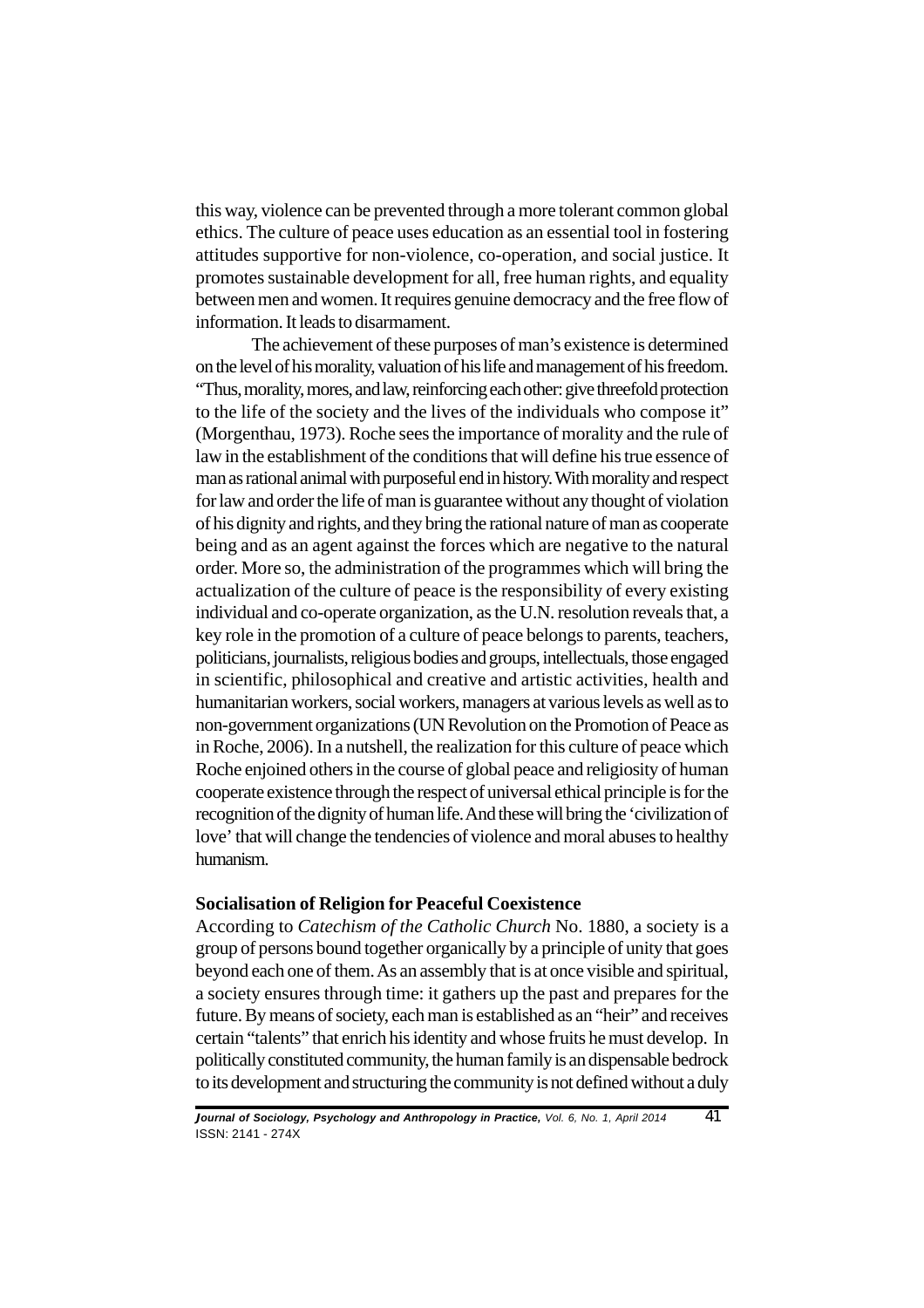reference to the human family before the considerations of other factors of socialisation, such as schools, religious community, civil society, peer group and the likes. The tenet of every religion is peace. There is no religion which does not advocate for peace and peaceful living. The three major religions in African in particular which are; Christianity, Islam and African Traditional Religion, have peace in their agenda toward or for the salvation of humanity. Whether this advocacy of peace or preaching peace in principle or otherwise, the fact remains that religion seeks the liberation of man form the shackle of sins and evil, should be of peace. This is because; in the reign of peace man reasons well and works towards his development and salvation.

In understanding socialisation of religion which is about the internalisation of the tenets of religion in order to live in harmony with others, even with those in the other religions. Then there are a lot of misplacement of values and misunderstanding of the principles by beclouded desires that have been rendering this socialisation process inadequate or falsely. The reign or culture of religious violence in the name of Islamic insurgence in Mali, Boko Haram in the north of Nigeria and general religious intolerance and deceptions that is experience almost everywhere in the world. There have been interplays of politics with religion, and sitting down the umbrella of religion to upset the political arrangements of the state. This is a wrong consideration of the working of religion and the misguided religious socialisation. Socialisation defines man as he relates with others in the society; of course in a healthy manner, irrespective of religious sects of any individual. Anything outside proper social cohesion and understanding is a social mutilation or aberration. This faulty nature of socialisation is what religion is offering humanity, and it will be leading him to self-hatred and self-extinction, if the process is not correctly. Peace is part of humanity and he must work for it, even in all acts of his socialisation.

# **CONCLUSION**

The whole process of human socialisation must be properly internalised and ordered. Religious tenets must be fully internalised to avoid religious, social and environmental frictions. Religion has been the product of man's existence, and it has been one of his major tools of social and spiritual integrations. The central message of any religion is on peace, love and the avoidance of conflicts among humans which the founder of any religion had taught his/ her followers for the attainment for happy end. The ultimate goal of humanistic living is naturally ordered. This central message is on the moral principle on which the value of the life of man is weighted, through the culture which makes him to enjoy the natural rights. Though, in the cause of history it has been also tool of conflicts and destructions, just as a result of improper management of the spirit of